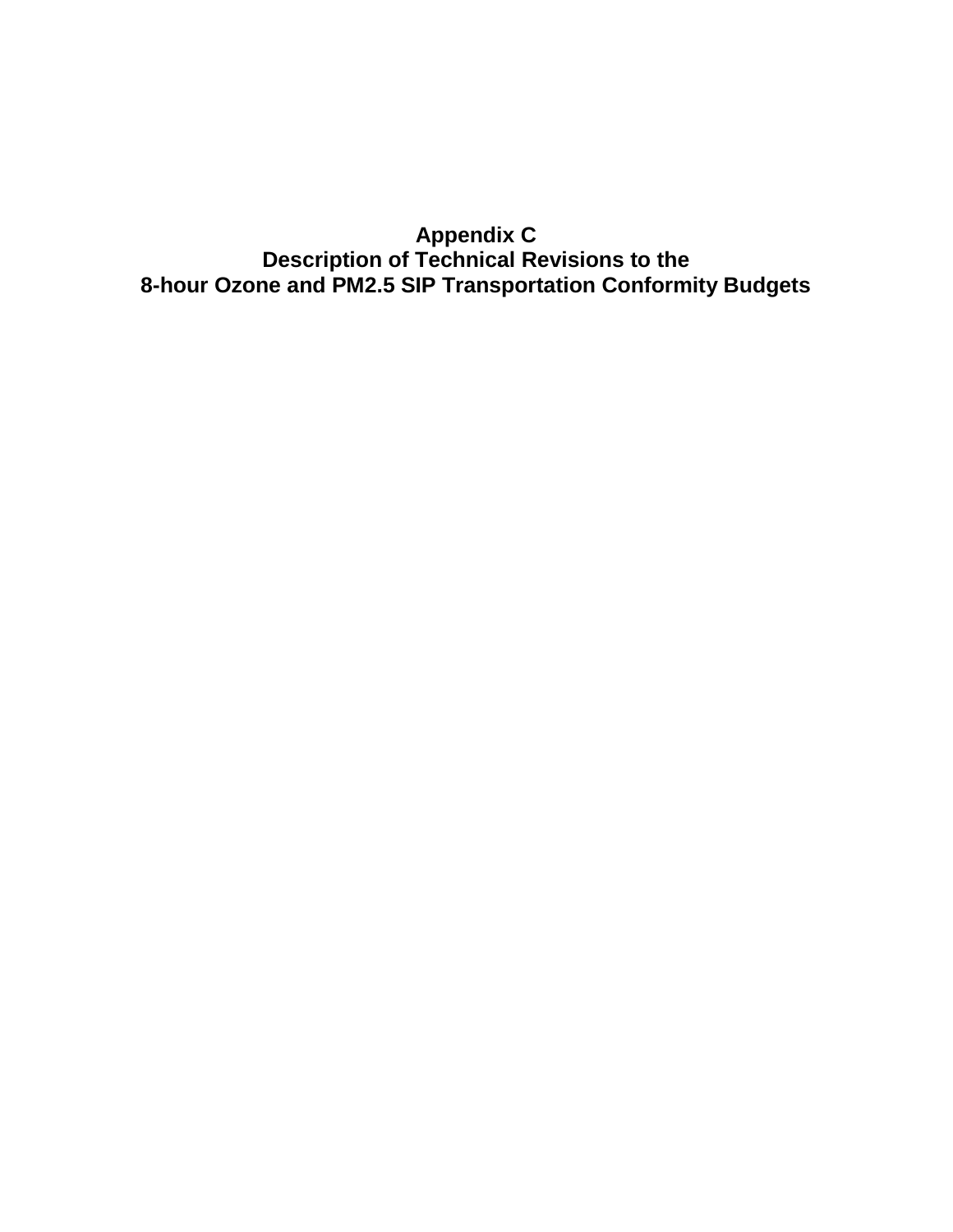# **8-hour Ozone SIP Transportation Conformity Budgets Methodology**

ARB is proposing to update the transportation conformity budgets applicable to the federal 8-hour ozone standard for the South Coast and San Joaquin Valley that will ensure that the impact of on-road emissions will be consistent with the attainment demonstration in future years. These updates account for the action taken by the Board in December 2010 to amend the truck and bus regulations to include better data and improvements to the emissions inventory, and reflect the current rulemaking calendar. Appendix A provides the SIP revision.

The federal Clean Air Act requires metropolitan planning organizations (MPOs) to demonstrate that their regional transportation plans (RTPs) and transportation improvement programs (TIP) are consistent with progress toward and attainment of federal air quality standards. MPOs use modeling to estimate regional emissions based on projected motor vehicle travel on the region's road and transit facilities.

The level of emissions for on-road motor vehicles, such as cars, trucks, and buses, consistent with SIP progress and attainment, are called "Transportation Conformity Budgets." For conformity, projected emissions from highway and transit use must be less than or equal to the budget. Budgets are developed during the air quality planning process in consultation with ARB, regional air districts, U.S. EPA, the U.S. Department of Transportation, and MPOs and provide for public review and comment.

The conformity budgets use the SIP on-road mobile source inventory which includes an updated heavy duty diesel truck and bus inventory that reflects the 2010 truck and bus regulatory amendments. This adjustment reflects the difference between the baseline SIP on-road motor vehicle emissions inventory from EMFAC2007 and the new truck and bus inventory that incorporates the impacts of both the recession and final regulations. The ton per day change in emissions is incorporated as a line item adjustment to the updated transportation conformity budgets (see "State Strategy Adjustments" line item in Tables C-1 and C-2 below).

Methodologically, the State Strategy Adjustments line item is then subtracted from the baseline SIP on-road motor vehicle emissions inventory from EMFAC2007. Importantly, the SIP baseline emissions inventory used to develop the transportation conformity budgets continues to be based on the activity data (e.g. vehicle miles travelled) provided by the MPOs included in the SIPs.

This line item approach to account for State Strategy reductions is consistent with the approach used to develop the originally submitted budgets. The transportation conformity budget development worksheets are included in Tables C-1 and C-2 below, with the proposed SIP budgets found in Appendix A.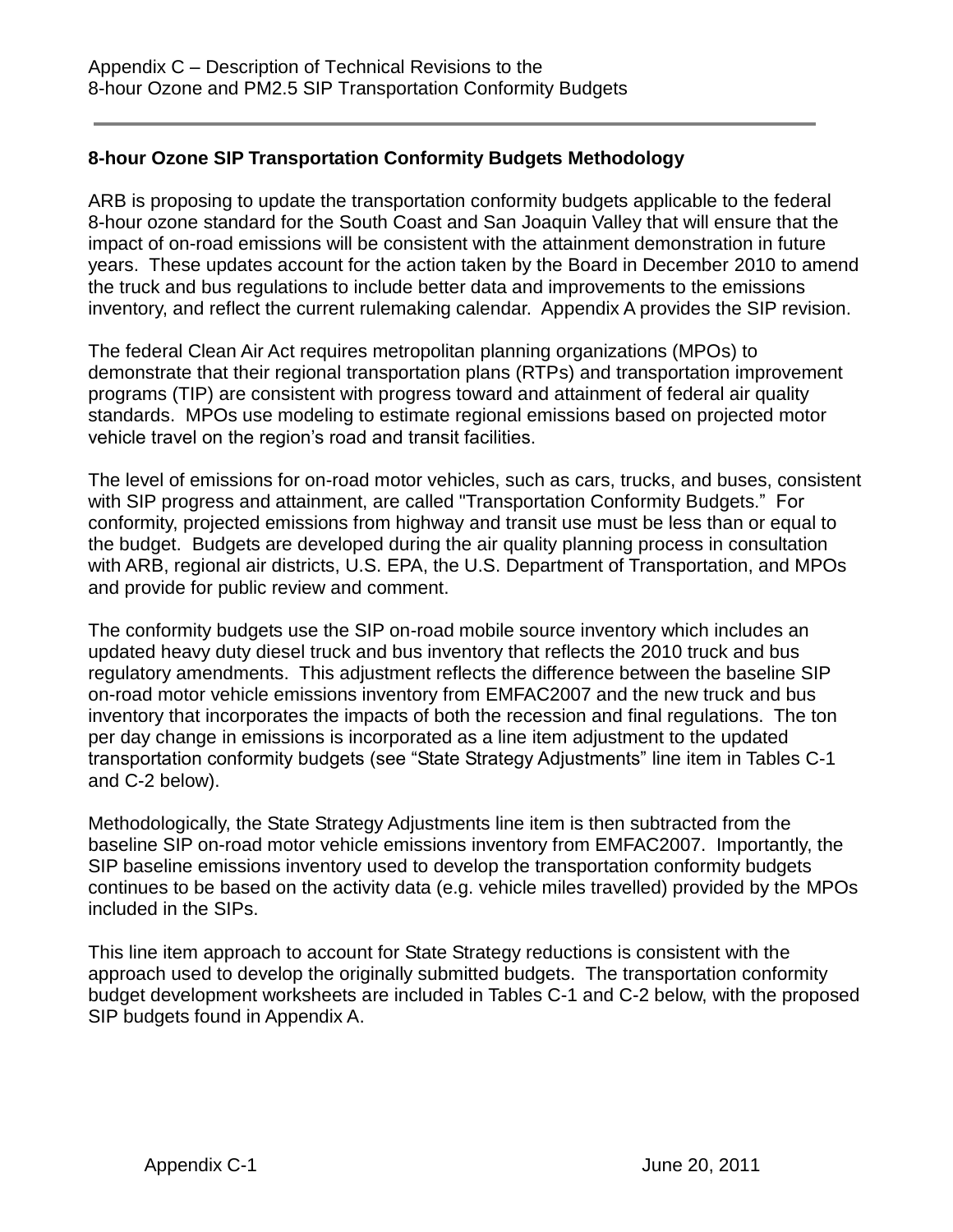### **Line-Item Adjustments in 8-hour Ozone Conformity Budgets for South Coast and San Joaquin Valley**

The following section describes the line-item adjustments used in the existing transportation conformity budgets (as adopted in 2007) as well as those in the revised budgets ARB staff is proposing today.

# **Line-Item Adjustments in the Existing 8-hour Ozone SIP Budgets**

(Adopted 2007)

EMFAC2007 Baseline, covering 2008, 2011, 2014, 2017, 2020, and 2023 for South Coast and San Joaquin Valley

| Line-Item Adjustments To Baseline For Measures<br><b>Adopted Prior To December 2006</b><br>(Referred to as "Adjustments to Baseline" in Budgets,<br>adjustments included in applicable years) |  |
|-----------------------------------------------------------------------------------------------------------------------------------------------------------------------------------------------|--|
| South Coast and San Joaquin Valley                                                                                                                                                            |  |
| Heavy Duty Diesel Truck (HDDT) Chip Reflash                                                                                                                                                   |  |
| • HDDT Public Fleet and Solid Waste Rules                                                                                                                                                     |  |
| • HDDT Idling Rule                                                                                                                                                                            |  |
| • AB 1493 GHG Standards                                                                                                                                                                       |  |
| • On-Road Portion of Carl Moyer Program                                                                                                                                                       |  |
| <b>San Joaquin Valley Only</b>                                                                                                                                                                |  |
| • District Rule 9310 – School Buses                                                                                                                                                           |  |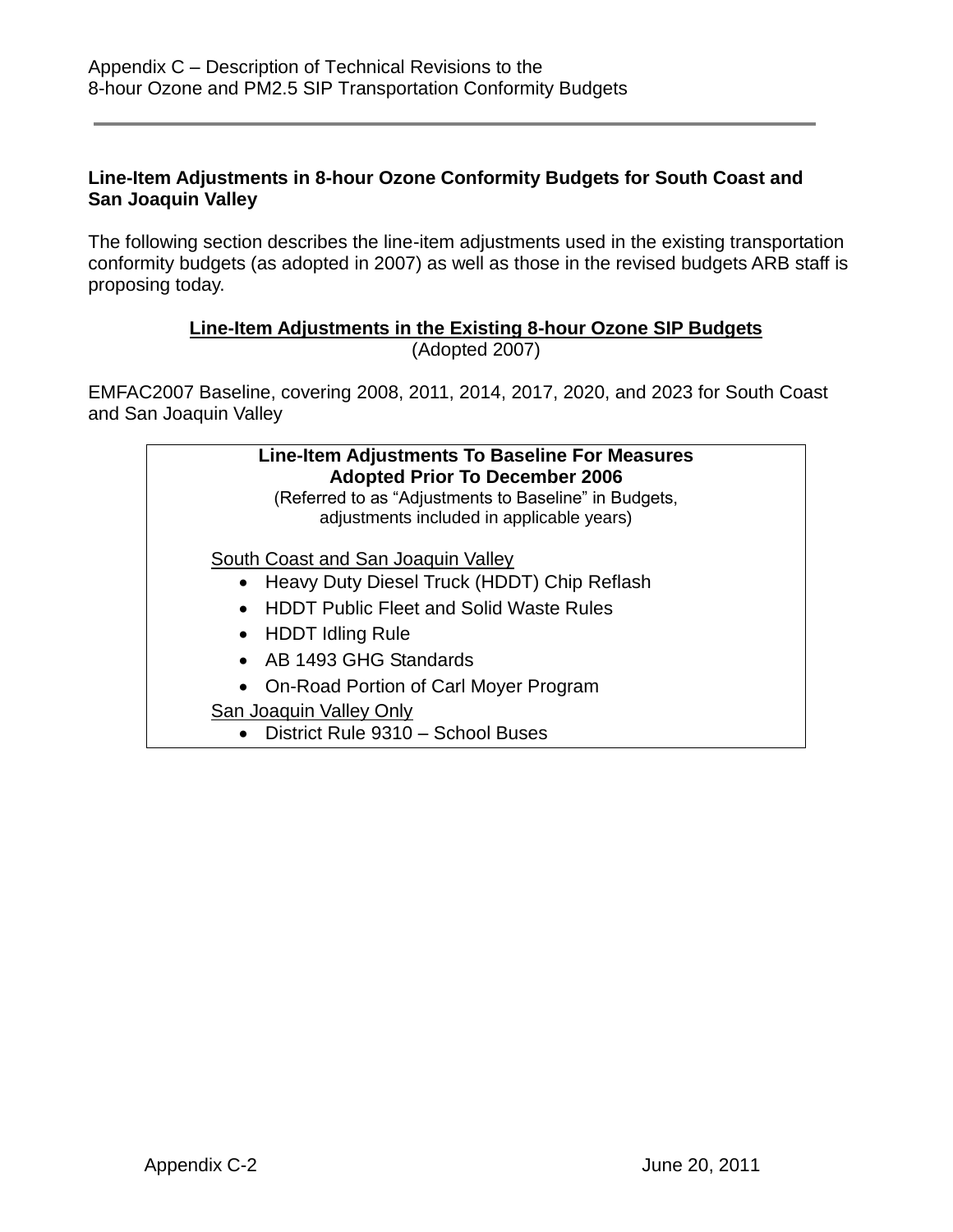| Line-Item Adjustments for Proposed SIP Measures<br>(Referred to as "State Strategy Reductions" in Budgets,<br>adjustments included in applicable years)  |
|----------------------------------------------------------------------------------------------------------------------------------------------------------|
| South Coast and San Joaquin Valley                                                                                                                       |
| • All Smog Check Improvements (Low Pressure Evap, Cutpoints,<br>Annual Insp. for Older, Annual Insp. for High Mileage,<br>Motorcycles, Lt. Duty Diesels) |
| • HDDT In-Use Rule                                                                                                                                       |
| • Reformulated Gasoline                                                                                                                                  |
| <b>Expanded Vehicle Retirement</b>                                                                                                                       |
| South Coast Only<br>• AB 923 High Emitter                                                                                                                |
| San Joaquin Valley Only<br>• Indirect Source Rule                                                                                                        |

## **Line-Item Adjustments in the Proposed New Budgets**

EMFAC2007 Baseline, covering 2011, 2014, 2017, 2020, and 2023 for South Coast and San Joaquin Valley

# **Line-Item Adjustments to Baseline for Measures Adopted Prior to December 2006**

(Referred to as "Adjustments to Baseline" in Budgets, adjustments included in applicable years)

South Coast and San Joaquin Valley

- AB 1493 GHG Standards
- On-Road Portion of Carl Moyer Program

## San Joaquin Valley Only

District Rule 9310 – School Buses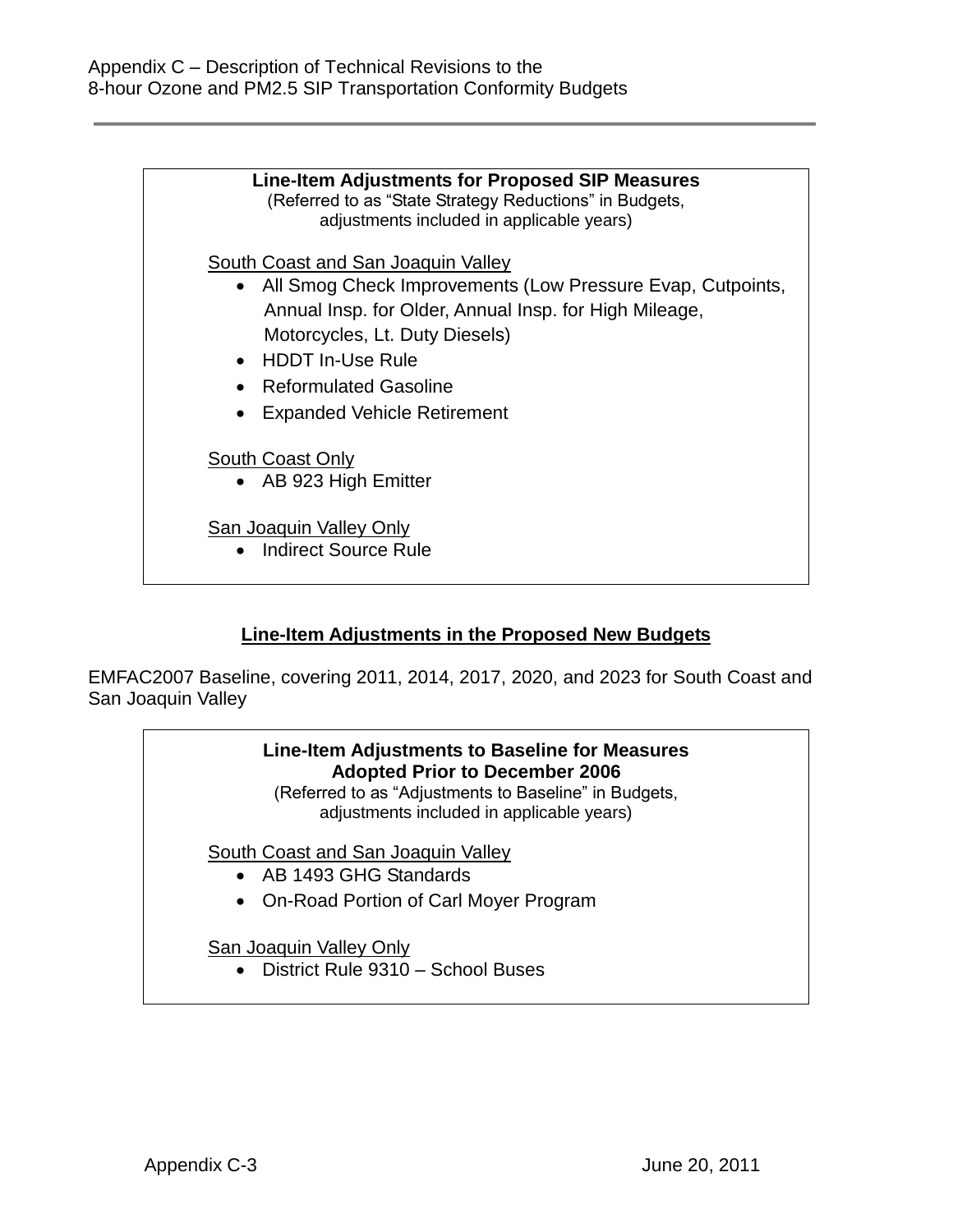### **Adjustments Now Included in New Heavy Duty Diesel Truck Model**

(Included in "State Strategy Adjustments" in Budgets, adjustments included in applicable years)

South Coast and San Joaquin Valley

- New HDDT Inventory
- HDDT Recession Impacts
- HDDT In-Use Rule
- HDDT Chip Re-flash
- HDDT Public Fleet and Solid Waste Rules
- HDDT Idling Rule

### **Line-Item Adjustments for Adopted SIP Measures**

(Included in "State Strategy Adjustments" in Budgets, adjustments included in applicable years)

South Coast and San Joaquin Valley

- Smog Check Improvements (Low Pressure Evap, Cutpoints, Lt. Duty Diesels, Smoke Test)
- Reformulated Gasoline
- San Joaquin Valley
	- Employee Based Trip Reduction Rule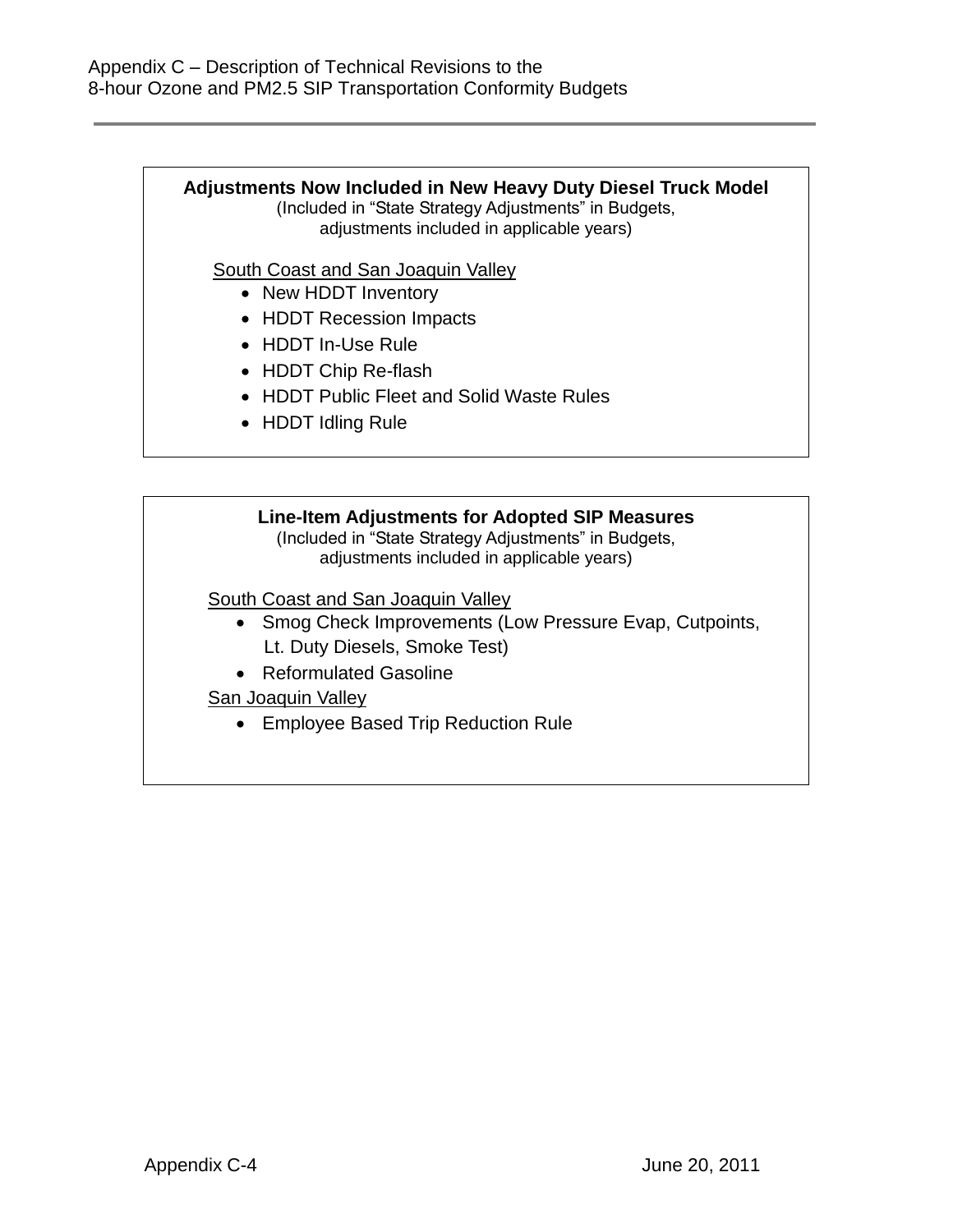#### **Table C-1 South Coast Air Basin Ozone Transportation Conformity Emission Budget Worksheets\*** *(Summer Season – tpd)*

| <b>South Coast Air Basin</b>                             |        |         | <b>ROG</b> |       |        |         |         | <b>NOx</b> |         |         |
|----------------------------------------------------------|--------|---------|------------|-------|--------|---------|---------|------------|---------|---------|
|                                                          | 2011   | 2014    | 2017       | 2020  | 2023   | 2011    | 2014    | 2017       | 2020    | 2023    |
| Baseline Emissions (EMFAC 2007 Default)                  | 176.0  | 150.1   | 131        | 117.0 | 106.1  | 367.7   | 299.9   | 243.5      | 200.2   | 171.8   |
| Adjustments for Adopted State and Local On-road Measures | $-0.3$ | $-0.6$  | $-0.9$     | -1.1  | -1.5   | $-1.4$  | $-1.4$  | $-1.0$     | -0.1    | $-0.1$  |
| State Strategy - On-road Reductions                      | -4.5   | $-14.2$ | $-11.5$    | -8.5  | $-6.2$ | $-38.9$ | $-22.3$ | $-18.8$    | $-15.6$ | $-31.9$ |
|                                                          |        |         |            |       |        |         |         |            |         |         |
| <b>SUM</b>                                               | 171.2  | 135.2   | 118.8      | 107.4 | 98.4   | 327.5   | 276.3   | 223.6      | 184.5   | 139.8   |
| <b>Proposed Budget</b>                                   | 172    | 136     | 119        | 108   | 99     | 328     | 277     | 224        | 185     | 140     |

\*Budgets are rounded up to the nearest ton.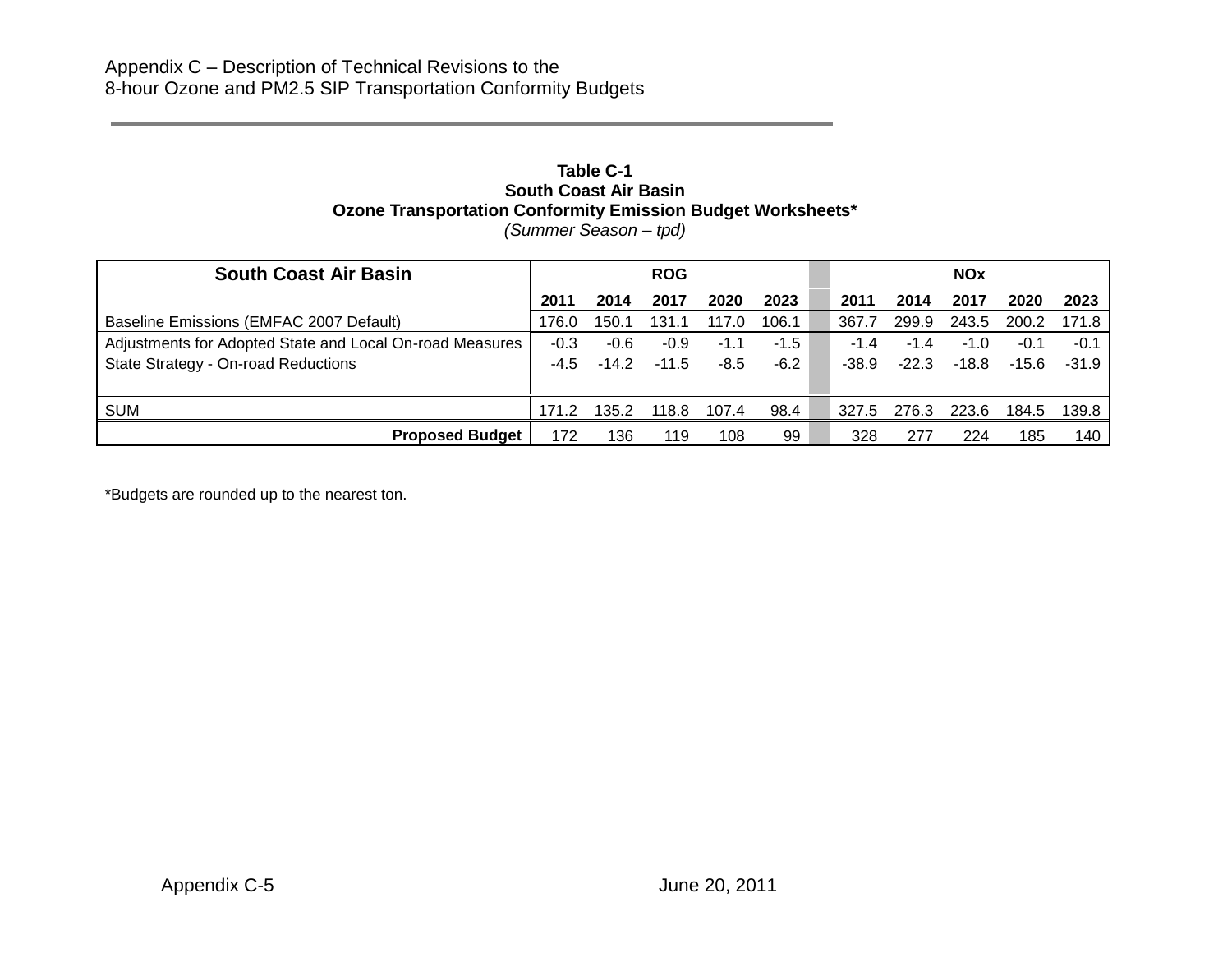#### **Table C-2 San Joaquin Valley Air Basin Ozone Transportation Conformity Emission Budget Worksheets\*** *(Summer Season – tpd)*

### **Proposed 2011 Transportation Conformity Budgets**

| <b>County Subarea</b>     |            | <b>Fresno</b> |            | Kern       |            | <b>Kings</b> |            | <b>Madera</b> |            | <b>Merced</b> | San Joaquin |            |            | <b>Stanislaus</b> |            | <b>Tulare</b> |
|---------------------------|------------|---------------|------------|------------|------------|--------------|------------|---------------|------------|---------------|-------------|------------|------------|-------------------|------------|---------------|
|                           | <b>ROG</b> | <b>NOx</b>    | <b>ROG</b> | <b>NOx</b> | <b>ROG</b> | <b>NOx</b>   | <b>ROG</b> | <b>NOx</b>    | <b>ROG</b> | <b>NOx</b>    | <b>ROG</b>  | <b>NOx</b> | <b>ROG</b> | <b>NOx</b>        | <b>ROG</b> | <b>NOx</b>    |
| Baseline EMFAC2007        | 15.62      | 51.87         | 15.76      | 86.69      | 3.34       | 17.28        | 3.68       | 13.11         | 6.20       | 31.38         | 12.13       | 37.28      | 9.00       | 24.06             | 9.26       | 22.41         |
| <b>Existing Measures:</b> |            |               |            |            |            |              |            |               |            |               |             |            |            |                   |            |               |
| <b>Local Reductions</b>   | 0.00       | 0.03          | 0.00       | 0.02       | 0.00       | 0.01         | 0.00       | 0.01          | 0.00       | 0.01          | 0.00        | 0.03       | 0.00       | 0.02              | 0.00       | 0.02          |
| <b>State Reductions</b>   | 0.01       | 0.10          | 0.01       | 0.12       | 0.00       | 0.03         | 0.00       | 0.02          | 0.01       | 0.05          | 0.01        | 0.08       | 0.01       | 0.05              | 0.01       | 0.04          |
| New/Proposed Measures:    |            |               |            |            |            |              |            |               |            |               |             |            |            |                   |            |               |
| <b>Local Reductions</b>   | 0.15       | 0.05          | 0.10       | 0.04       | 0.02       | 0.01         | 0.02       | 0.01          | 0.04       | 0.02          | 0.12        | 0.04       | 0.09       | 0.03              | 0.07       | 0.03          |
| <b>State Reductions</b>   | .20        | 15.51         | 3.01       | 36.29      | 0.57       | 6.62         | 0.36       | 3.85          | 1.14       | 11.45         | 0.95        | 12.57      | 0.46       | 7.15              | 0.41       | 6.42          |
| <b>Total</b>              | 14.27      | 36.17         | 12.63      | 50.22      | 2.74       | 10.62        | 3.30       | 9.23          | 5.01       | 19.85         | 11.06       | 24.56      | 8.45       | 16.81             | 8.77       | 15.90         |
| Budget*                   | 14.3       | 36.2          | 12.7       | 50.3       | 2.8        | 10.7         | 3.4        | 9.3           | 5.1        | 19.9          | 11.1        | 24.6       | 8.5        | 16.9              | 8.8        | 16.0          |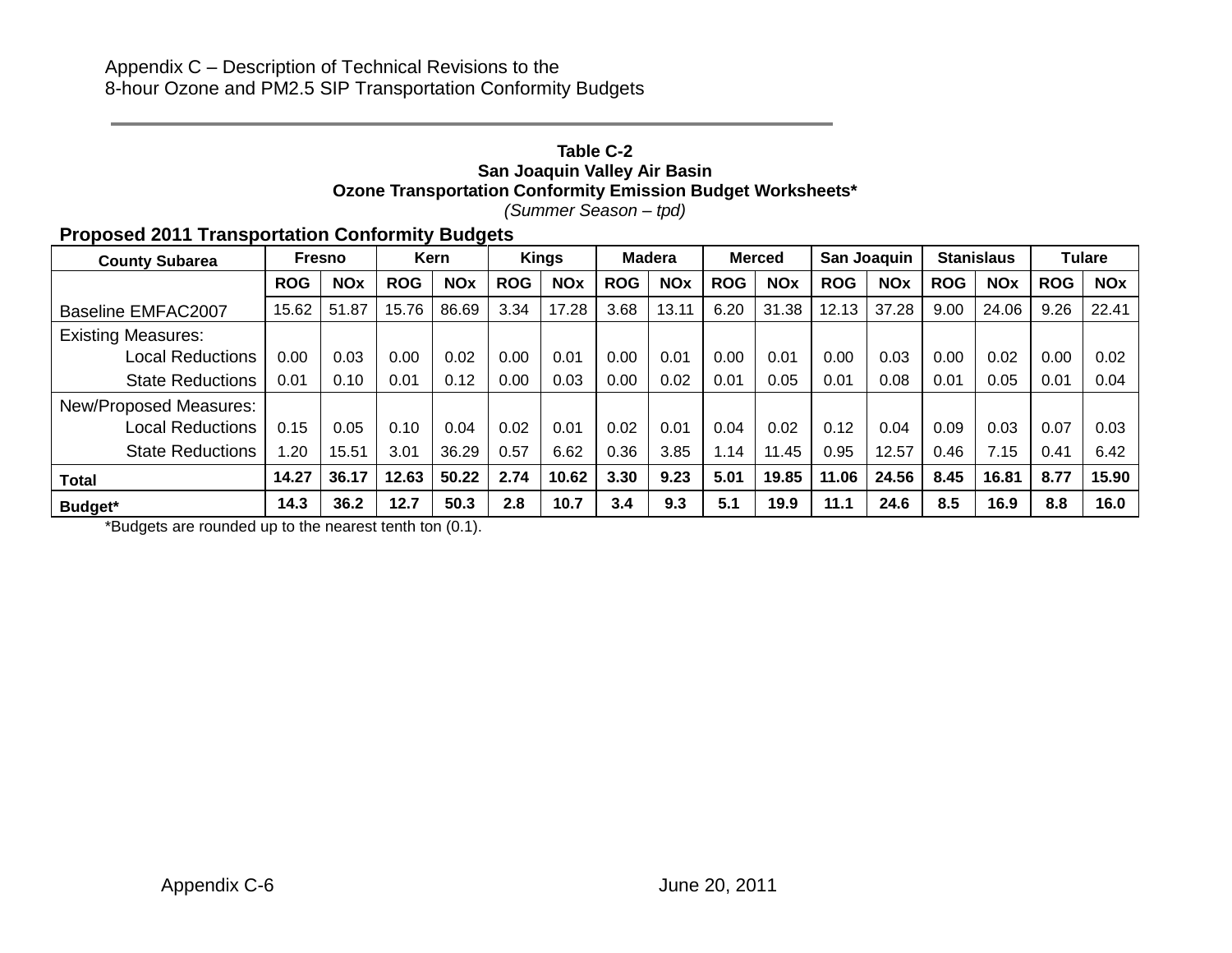| <b>County Subarea</b>     |            | Fresno     |            | Kern       |            | <b>Kings</b> |            | <b>Madera</b> |            | <b>Merced</b> |            | San Joaquin |            | <b>Stanislaus</b> |            | <b>Tulare</b> |
|---------------------------|------------|------------|------------|------------|------------|--------------|------------|---------------|------------|---------------|------------|-------------|------------|-------------------|------------|---------------|
|                           | <b>ROG</b> | <b>NOx</b> | <b>ROG</b> | <b>NOx</b> | <b>ROG</b> | <b>NOx</b>   | <b>ROG</b> | <b>NOx</b>    | <b>ROG</b> | <b>NOx</b>    | <b>ROG</b> | <b>NOx</b>  | <b>ROG</b> | <b>NOx</b>        | <b>ROG</b> | <b>NOx</b>    |
| Baseline EMFAC2007        | 13.04      | 40.67      | 13.56      | 70.77      | 2.75       | 13.53        | 3.04       | 10.53         | 5.07       | 24.61         | 10.19      | 30.08       | 7.54       | 18.71             | 7.76       | 17.84         |
| <b>Existing Measures:</b> |            |            |            |            |            |              |            |               |            |               |            |             |            |                   |            |               |
| Local Reductions          | 0.00       | 0.05       | 0.00       | 0.04       | 0.00       | 0.01         | 0.00       | 0.01          | 0.00       | 0.02          | 0.00       | 0.05        | 0.00       | 0.03              | 0.00       | 0.03          |
| <b>State Reductions</b>   | 0.01       | 0.10       | 0.01       | 0.12       | 0.00       | 0.03         | 0.00       | 0.02          | 0.01       | 0.05          | 0.01       | 0.08        | 0.01       | 0.05              | 0.01       | 0.04          |
| New/Proposed Measures:    |            |            |            |            |            |              |            |               |            |               |            |             |            |                   |            |               |
| Local Reductions          | 0.29       | 0.27       | 0.21       | 0.19       | 0.05       | 0.04         | 0.05       | 0.04          | 0.09       | 0.08          | 0.24       | 0.23        | 0.17       | 0.16              | 0.14       | 0.13          |
| <b>State Reductions</b>   | 2.10       | 10.30      | 3.68       | 27.76      | 0.69       | 4.56         | 0.56       | 2.80          | .33        | 7.84          | .63        | 9.31        | 1.02       | 4.60              | 0.99       | 4.48          |
| <b>Total</b>              | 10.64      | 29.95      | 9.66       | 42.65      | 2.00       | 8.89         | 2.43       | 7.66          | 3.64       | 16.62         | 8.31       | 20.42       | 6.34       | 13.86             | 6.62       | 13.16         |
| Budget*                   | 10.7       | 30.0       | 9.7        | 42.7       | 2.1        | 8.9          | 2.5        | 7.7           | 3.7        | 16.7          | 8.4        | 20.5        | 6.4        | 13.9              | 6.7        | 13.2          |

**Proposed 2014 Transportation Conformity Budgets**

\*Budgets are rounded up to the nearest tenth ton (0.1).

#### **Proposed 2017 Transportation Conformity Budgets**

| <b>County Subarea</b>     |            | Fresno     |            | <b>Kern</b> |            | <b>Kings</b> | <b>Madera</b> |            |            | <b>Merced</b> |            | San Joaquin |            | <b>Stanislaus</b> |            | Tulare     |
|---------------------------|------------|------------|------------|-------------|------------|--------------|---------------|------------|------------|---------------|------------|-------------|------------|-------------------|------------|------------|
|                           | <b>ROG</b> | <b>NOx</b> | <b>ROG</b> | <b>NOx</b>  | <b>ROG</b> | <b>NOx</b>   | <b>ROG</b>    | <b>NOx</b> | <b>ROG</b> | <b>NOx</b>    | <b>ROG</b> | <b>NOx</b>  | <b>ROG</b> | <b>NOx</b>        | <b>ROG</b> | <b>NOx</b> |
| Baseline EMFAC2007        | 11.18      | 32.41      | 11.67      | 55.71       | 2.31       | 10.52        | 2.59          | 8.54       | 4.21       | 19.24         | 8.64       | 23.57       | 6.50       | 14.76             | 6.70       | 14.35      |
| <b>Existing Measures:</b> |            |            |            |             |            |              |               |            |            |               |            |             |            |                   |            |            |
| <b>Local Reductions</b>   | 0.00       | 0.13       | 0.00       | 0.09        | 0.00       | 0.02         | 0.00          | 0.02       | 0.00       | 0.04          | 0.00       | 0.11        | 0.00       | 0.08              | 0.00       | 0.06       |
| <b>State Reductions</b>   | 0.01       | 0.07       | 0.01       | 0.09        | 0.00       | 0.02         | 0.00          | 0.02       | 0.00       | 0.03          | 0.01       | 0.06        | 0.01       | 0.03              | 0.01       | 0.03       |
| New/Proposed Measures:    |            |            |            |             |            |              |               |            |            |               |            |             |            |                   |            |            |
| <b>Local Reductions</b>   | 0.20       | 0.22       | 0.14       | 0.16        | 0.03       | 0.04         | 0.03          | 0.04       | 0.06       | 0.07          | 0.18       | 0.19        | 0.12       | 0.13              | 0.10       | 0.11       |
| <b>State Reductions</b>   | .68        | 9.42       | 2.85       | 23.78       | 0.51       | 3.83         | 0.45          | 2.68       | 1.01       | 6.72          | . 27       | 7.70        | 0.81       | 4.01              | 0.81       | 4.09       |
| <b>Total</b>              | 9.29       | 22.57      | 8.66       | 31.60       | 1.76       | 6.62         | 2.10          | 5.79       | 3.13       | 12.38         | 7.18       | 15.51       | 5.56       | 10.51             | 5.79       | 10.06      |
| Budget*                   | 9.3        | 22.6       | 8.7        | 31.7        | 1.8        | 6.7          | 2.2           | 5.8        | 3.2        | 12.4          | 7.2        | 15.6        | 5.6        | 10.6              | 5.8        | 10.1       |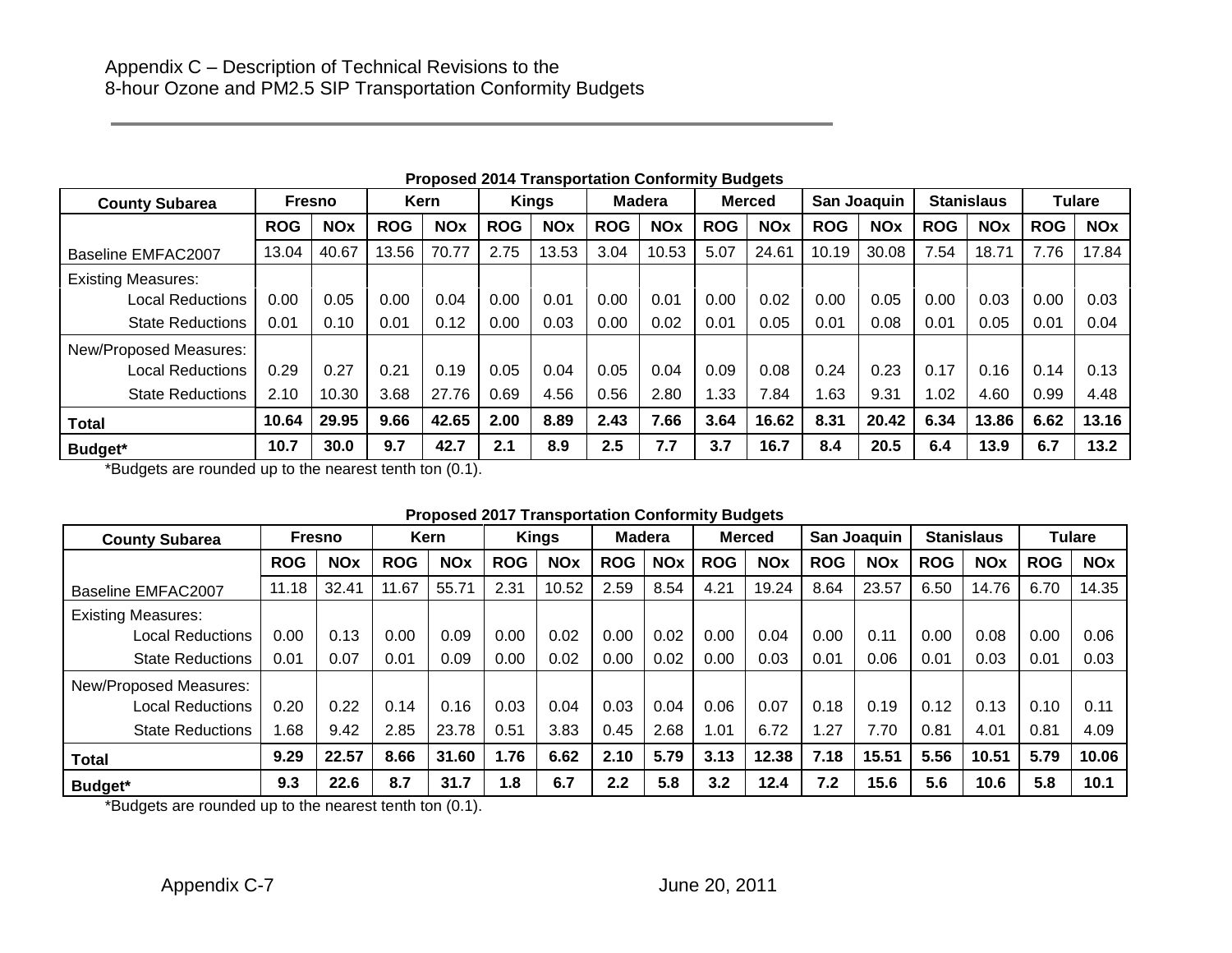| <b>County Subarea</b>     |            | <b>Fresno</b> |            | Kern       |            | <b>Kings</b> | <b>Madera</b> |            |            | <b>Merced</b> |            | <b>San Joaquin</b> |            | <b>Stanislaus</b>     |            | <b>Tulare</b> |
|---------------------------|------------|---------------|------------|------------|------------|--------------|---------------|------------|------------|---------------|------------|--------------------|------------|-----------------------|------------|---------------|
|                           | <b>ROG</b> | <b>NOx</b>    | <b>ROG</b> | <b>NOx</b> | <b>ROG</b> | <b>NOx</b>   | <b>ROG</b>    | <b>NOx</b> | <b>ROG</b> | <b>NOx</b>    | <b>ROG</b> | <b>NOx</b>         | <b>ROG</b> | <b>NO<sub>x</sub></b> | <b>ROG</b> | <b>NOx</b>    |
| Baseline EMFAC2007        | 9.64       | 25.94         | 10.36      | 44.65      | 2.00       | 8.49         | 2.28          | 7.22       | 3.63       | 15.70         | 7.49       | 18.57              | 5.70       | 11.86                 | 5.96       | 11.88         |
| <b>Existing Measures:</b> |            |               |            |            |            |              |               |            |            |               |            |                    |            |                       |            |               |
| <b>Local Reductions</b>   | 0.00       | 0.11          | 0.00       | 0.08       | 0.00       | 0.02         | 0.00          | 0.02       | 0.00       | 0.04          | 0.00       | 0.10               | 0.00       | 0.06                  | 0.00       | 0.05          |
| <b>State Reductions</b>   | 0.00       | 0.00          | 0.00       | 0.00       | 0.00       | 0.00         | 0.00          | 0.00       | 0.00       | 0.00          | 0.00       | 0.00               | 0.00       | 0.00                  | 0.00       | 0.00          |
| New/Proposed Measures:    |            |               |            |            |            |              |               |            |            |               |            |                    |            |                       |            |               |
| <b>Local Reductions</b>   | 0.27       | 0.18          | 0.19       | 0.13       | 0.04       | 0.03         | 0.04          | 0.03       | 0.09       | 0.06          | 0.24       | 0.16               | 0.16       | 0.10                  | 0.13       | 0.09          |
| <b>State Reductions</b>   | 1.15       | 7.96          | 2.01       | 19.39      | 0.36       | 3.20         | 0.34          | 2.55       | 0.70       | 5.79          | 0.89       | 5.94               | 0.58       | 3.34                  | 0.60       | 3.68          |
| <b>Total</b>              | 8.21       | 17.69         | 8.16       | 25.06      | 1.60       | 5.24         | 1.90          | 4.62       | 2.84       | 9.82          | 6.36       | 12.38              | 4.96       | 8.35                  | 5.23       | 8.05          |
| Budget*                   | 8.3        | 17.7          | 8.2        | 25.1       | 1.7        | 5.3          | 2.0           | 4.7        | 2.9        | 9.9           | 6.4        | 12.4               | 5.0        | 8.4                   | 5.3        | 8.1           |

#### **Proposed 2020 Transportation Conformity Budgets**

\*Budgets are rounded up to the nearest tenth ton (0.1).

#### **Proposed 2023 Transportation Conformity Budgets**

| <b>County Subarea</b>     |            | Fresno     |            | <b>Kern</b> |            | <b>Kings</b> | <b>Madera</b> |            |            | <b>Merced</b> |            | San Joaquin |            | <b>Stanislaus</b> |            | <b>Tulare</b> |
|---------------------------|------------|------------|------------|-------------|------------|--------------|---------------|------------|------------|---------------|------------|-------------|------------|-------------------|------------|---------------|
|                           | <b>ROG</b> | <b>NOx</b> | <b>ROG</b> | <b>NOx</b>  | <b>ROG</b> | <b>NOx</b>   | <b>ROG</b>    | <b>NOx</b> | <b>ROG</b> | <b>NOx</b>    | <b>ROG</b> | <b>NOx</b>  | <b>ROG</b> | <b>NOx</b>        | <b>ROG</b> | <b>NOx</b>    |
| Baseline EMFAC2007        | 9.08       | 22.89      | 9.44       | 37.62       | 1.81       | 7.29         | 2.13          | 6.49       | 3.32       | 13.80         | 7.20       | 16.67       | 5.23       | 10.19             | 5.44       | 10.24         |
| <b>Existing Measures:</b> |            |            |            |             |            |              |               |            |            |               |            |             |            |                   |            |               |
| Local Reductions          | 0.00       | 0.10       | 0.00       | 0.07        | 0.00       | 0.02         | 0.00          | 0.02       | 0.00       | 0.03          | 0.00       | 0.09        | 0.00       | 0.06              | 0.00       | 0.05          |
| <b>State Reductions</b>   | 0.01       | 0.01       | 0.00       | 0.00        | 0.00       | 0.00         | 0.00          | 0.00       | 0.00       | 0.00          | 0.01       | 0.01        | 0.00       | 0.00              | 0.00       | 0.00          |
| New/Proposed Measures:    |            |            |            |             |            |              |               |            |            |               |            |             |            |                   |            |               |
| Local Reductions          | 0.25       | 0.15       | 0.18       | 0.10        | 0.04       | 0.02         | 0.04          | 0.02       | 0.08       | 0.05          | 0.22       | 0.13        | 0.15       | 0.09              | 0.12       | 0.07          |
| <b>State Reductions</b>   | 0.88       | 9.15       | 1.43       | 18.86       | 0.26       | 3.34         | 0.27          | 2.92       | 0.53       | 6.33          | 0.71       | 6.52        | 0.43       | 3.65              | 0.46       | 3.93          |
| Total                     | 7.95       | 13.49      | 7.83       | 18.58       | 1.51       | 3.91         | 1.81          | 3.53       | 2.71       | 7.38          | 6.26       | 9.92        | 4.65       | 6.39              | 4.85       | 6.19          |
| Budget*                   | 8.0        | 13.5       | 7.9        | 18.6        | 1.6        | 4.0          | 1.9           | 3.6        | 2.8        | 7.4           | 6.3        | 10.0        | 4.7        | 6.4               | 4.9        | 6.2           |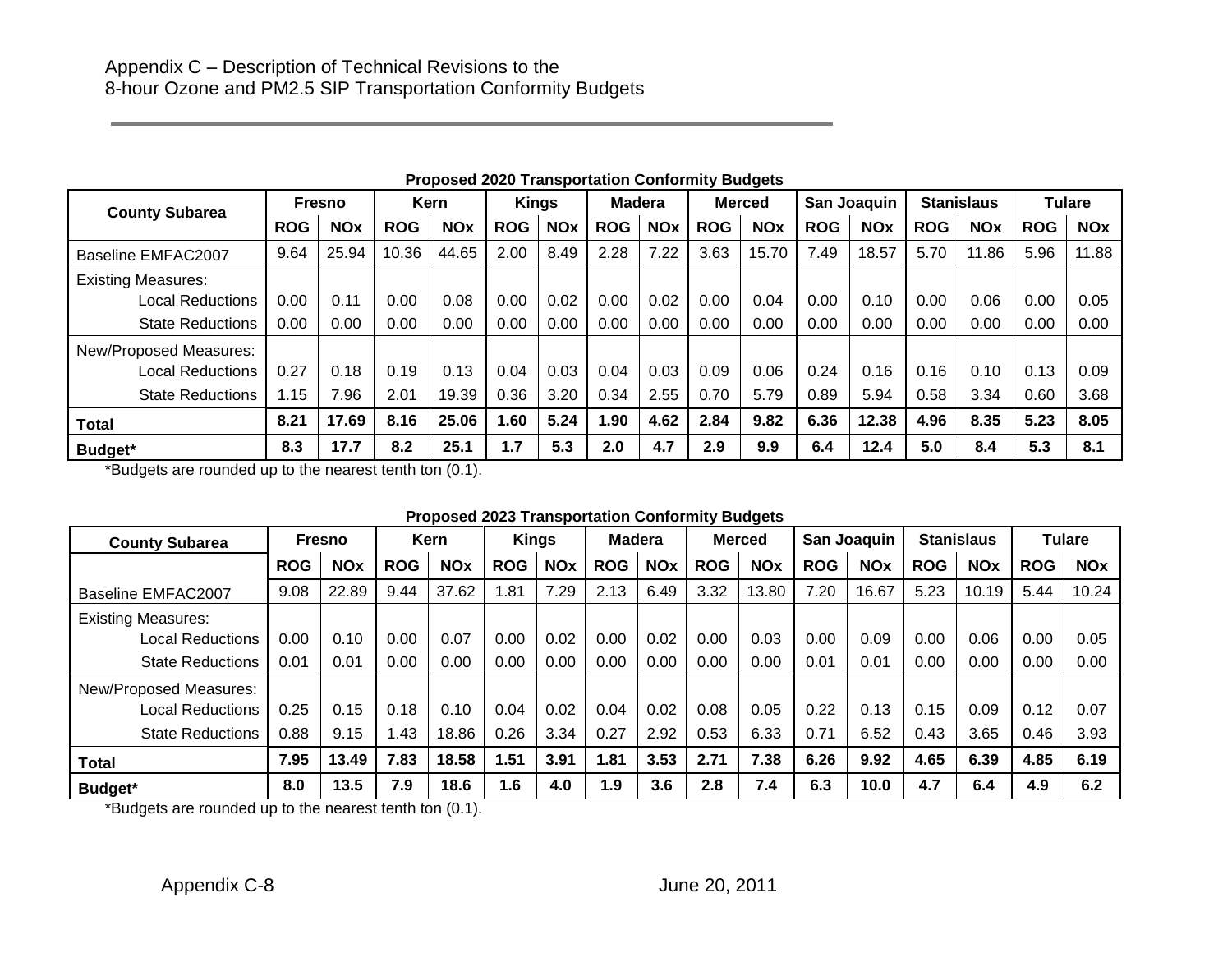### **Minor Technical Revisions to the PM2.5 SIP Transportation Conformity Budgets**

ARB has adopted the April 2011 revisions to the PM2.5 SIP transportation conformity budgets for the South Coast and San Joaquin Valley. ARB staff is now proposing the following minor technical revisions to the PM2.5 SIP transportation conformity budgets:

- Remove the benefits for indirect source review (ISR) from the adjustments to the San Joaquin Valley PM2.5 conformity budgets based on U.S. EPA's recent May 9, 2011 action regarding Rule 9510 in the San Joaquin Valley. The San Joaquin Valley Air Pollution Control District adopted Rule 9510 ISR, which was intended to regulate facilities which attract or may attract mobile sources of air pollution. The benefit that the Air District included from the rule in the 2008 PM2.5 SIP will be removed for the conformity budget calculation.
- Remove the benefits for AB 923 (Firebaugh, 2004) from the adjustments to the South Coast PM2.5 conformity budgets. AB 923 expanded the types of emissions covered by the Carl Moyer program to include additional emissions of particulate matter and reactive organic gases from defined covered sources in the State. The South Coast Air Quality Management District included benefits from AB 923 as one of the SIP strategy reductions in its 2007 Air Quality Management Plan. The Air District's latest SIP revision in April 2011 did not include the benefits from AB 923. ARB is adjusting the conformity budgets to be consistent with the Air District action.
- Correct data entry errors in the budget calculations for the South Coast and San Joaquin Valley.

The transportation conformity budget development worksheets are included in Tables C-3 and C-4, below.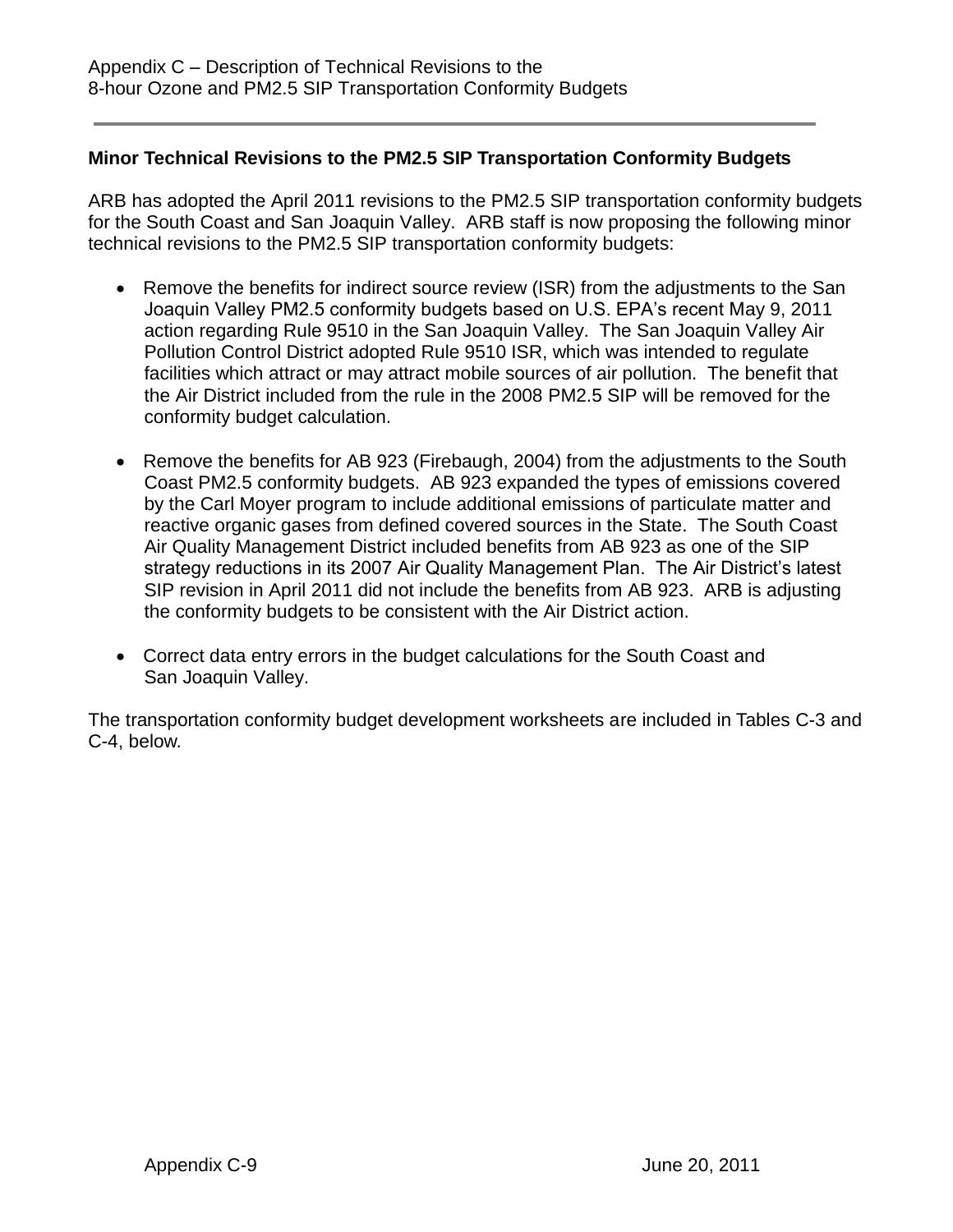#### **Table C-3 South Coast Air Basin PM2.5 Transportation Conformity Emission Budget Worksheets\*** *(Annual Average – Tons per Day)*

|                                   |            |            | . .          |            |            |              |  |  |  |
|-----------------------------------|------------|------------|--------------|------------|------------|--------------|--|--|--|
| <b>South Coast Air Basin</b>      |            | 2012       |              | 2014       |            |              |  |  |  |
|                                   | <b>ROG</b> | <b>NOx</b> | <b>PM2.5</b> | <b>ROG</b> | <b>NOx</b> | <b>PM2.5</b> |  |  |  |
| <b>Baseline Inventory</b>         | 162.6      | 350.8      | 17.5         | 146.1      | 305.7      | 17.2         |  |  |  |
| Re-entrained Road Dust (Paved)    |            | $- -$      | 18.8         | $- -$      |            | 19.0         |  |  |  |
| Re-entrained Road Dust (Unpaved)  | --         |            | 1.0          |            |            | 1.0          |  |  |  |
| <b>Road Construction Dust</b>     | --         | $-$        | 0.2          | --         |            | 0.2          |  |  |  |
| <b>State Strategy Adjustments</b> | $-8.7$     | $-23.7$    | $-1.4$       | $-13.6$    | $-15.1$    | $-2.8$       |  |  |  |
| <b>Adjustments to Baseline</b>    | $-0.4$     | $-1.4$     | $-0.1$       | $-0.6$     | $-1.4$     | $-0.2$       |  |  |  |
| <b>Budgets</b>                    | 154        | 326        | 37           | 132        | 290        | 35           |  |  |  |

\*Budgets are rounded up to the nearest ton.